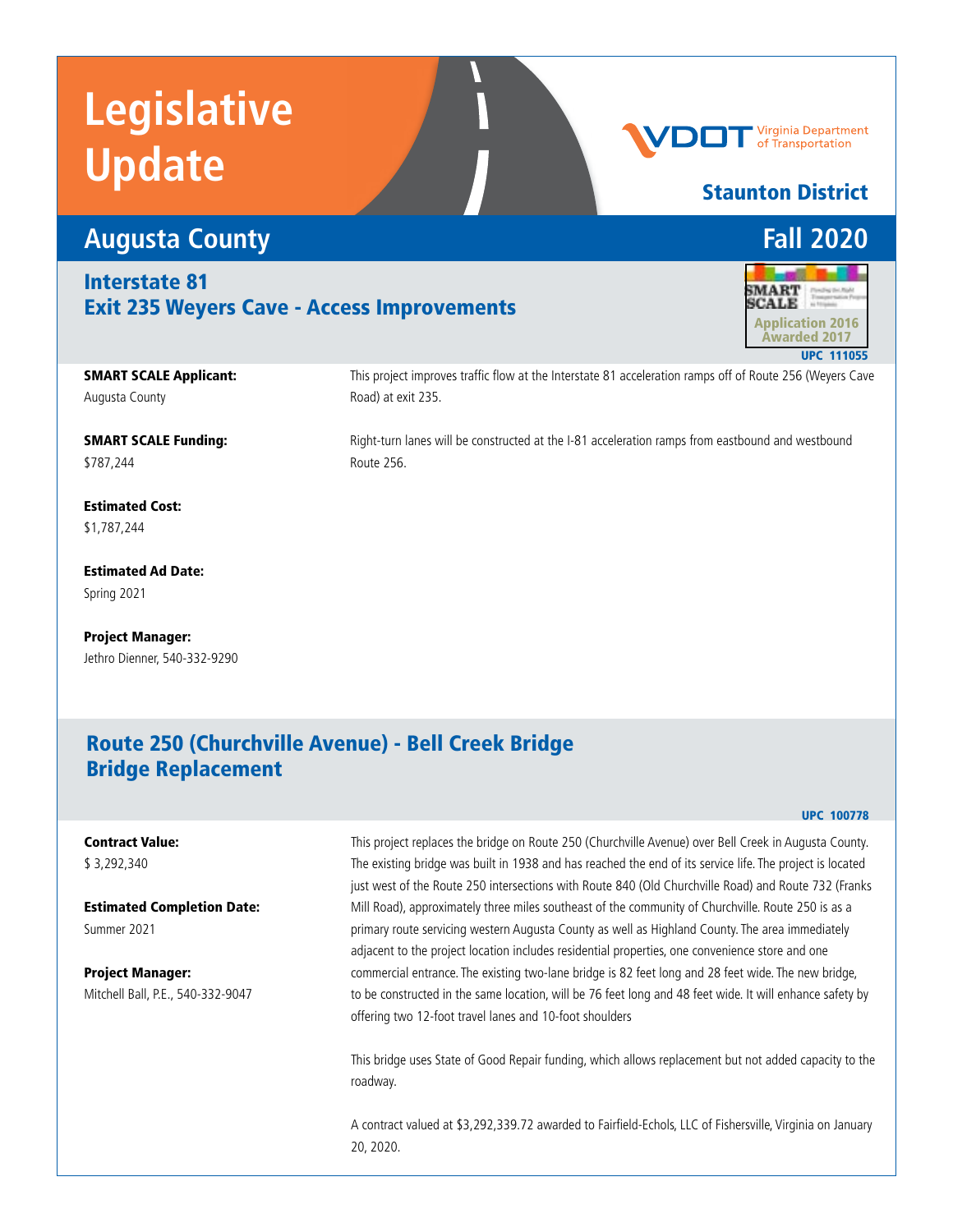## **Augusta County Fall 2020**

### Richmond Avenue (Route 250) at Statler Boulevard (Route 261) Intersection Improvements **City of Staunton** UPC 111047

#### Estimated Cost: \$876,056

The Richmond Avenue-Statler Boulevard intersection project will address concerns with safety and traffic congestion, and pedestrian safety.

Estimated Ad Date: Fall 2021

This project will add a second southbound left-turn lane from Statler Boulevard onto Richmond Avenue by re-striping existing lanes.

#### Project Manager: Alexander Alvarado, 540-332-7372

#### Route 262 (Woodrow Wilson Parkway) at Route 252 (Middlebrook Avenue) Acceleration Ramp Improvements

### Estimated Cost:

\$4,089,775

Estimated Ad Date: Fall 2021

Project Manager: David Robinson, 540-332-7758

Funding for this project was originally allocated to an R-Cut intersection design at Route 262 (Woodrow Wilson Parkway) and Route 613 (Spring Hill Road).

Following the public involvement process project resources were redirected to improvements for the Route 262 acceleration ramp at Route 252 (Middlebrook Avenue). Community feedback showed a strong preference to not move forward with the R-Cut project but to use the project resources to improve access at Route 252.

VDOT staff worked closely with the Augusta County Board of Supervisors as part of soliciting community consensus on the project location, purpose and need.

#### **Virginia Department** of Transportation

### Staunton District

UPC 115738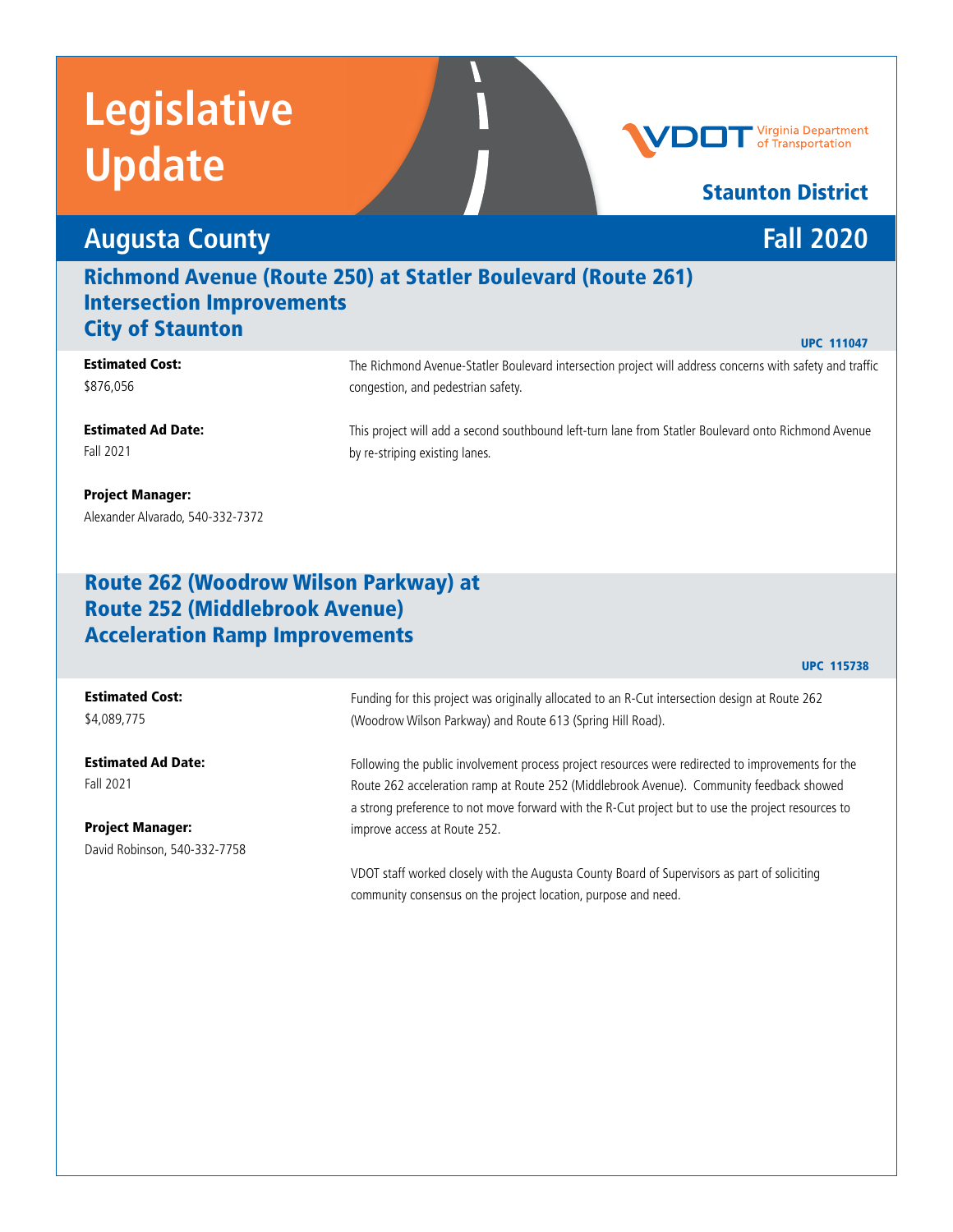

#### Route 358 (Woodrow Wilson Avenue) Wilson Complex Roundabout

SMART SCALE Applicant: Augusta County

This project installs a roundabout at the intersection of Route 358 (Woodrow Wilson Avenue) and Hornet Road.

A shared-use path will be incorporated into the design.

SMART SCALE Funding: \$1,527,222

Estimated Cost: \$1,727,222

Estimated Ad Date: Fall 2024

Project Manager: Anthony Pelina, 540-332-9575

#### Wilson Workforce and Rehabilitation Center Short Term Access Improvements



#### SMART SCALE Applicant: Augusta County

SMART SCALE Funding: \$4,294,032

The project will channelize the existing westbound right-turn onto the new northbound lane. This will enhance free-flow traffic movement. The project also adds a separate southbound right-turn lane onto Route 250 (Jefferson Highway) along Woodrow Wilson Avenue.

This project will add a second northbound lane on Woodrow Wilson Avenue. This project will be incorporated into the funded roundabout as a potential right-turn slip lane onto Hornet Drive.

Estimated Cost: \$4,294,032

Estimated Ad Date: Sprng 2024

VDOT Contact: Anthony Pelina, 540-332-9575 **SMART SCALE** 

Staunton District

Virginia Department of Transportation

UPC 111229 Application 2016 Awarded 2017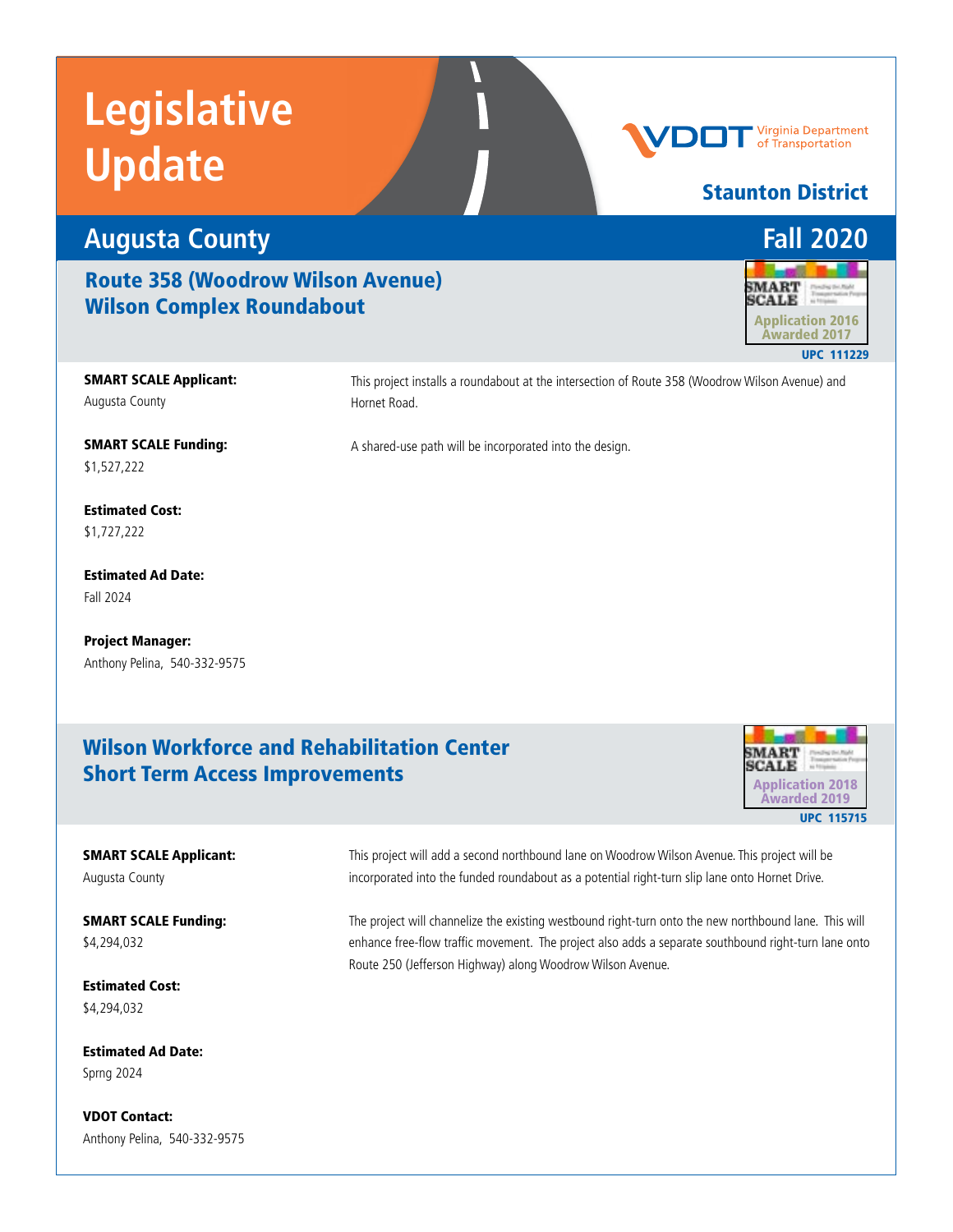# **Augusta County Fall 2020**

#### Route 612 (Laurel Hill Road) at Route 901 (Mill Place Parkway) Improvements



Awarded 2017

UPC 111058

Staunton District

**Virginia Department** of Transportation

SMART SCALE Applicant: Augusta County

SMART SCALE Funding: \$1,189,041

Estimated Cost: \$1,789,041

Estimated Ad Date: Summer 2022

Project Manager: Jethro Dienner, 540-332-9290 This project includes improvements at the Route 901 and Route 612 intersection including an additional westbound left turn lane (creating a dual left from the existing single left) improved signage, and access management improvements at existing commercial entrances.

It also includes the addition of an additional southbound lane on Route 901 before transitioning back to the existing three lane, undivided section.

The existing park and ride facility near this intersection will also be expanded from 37 spaces to approximately 52 spaces, including the addition of an electric vehicle charging station.

#### National Avenue (Route 714)/Valley Center Drive Street Extension to Staunton Crossing Complex City of Staunton



#### SMART SCALE Applicant: City of Staunton

SMART SCALE Funding: \$6,807,589

Estimated Cost: \$8,764,970

Estimated Ad Date: Early 2022

Project Manager: David Robinson, 540-332-7758 This project provides the extension of Staunton Crossing entrance, which was completed under UPC 104257, to National Avenue / Valley Center Drive.

The City of Staunton, in coordination with the Central Shenandoah Planning District Commission is including a Park and Ride facility within Staunton Crossing.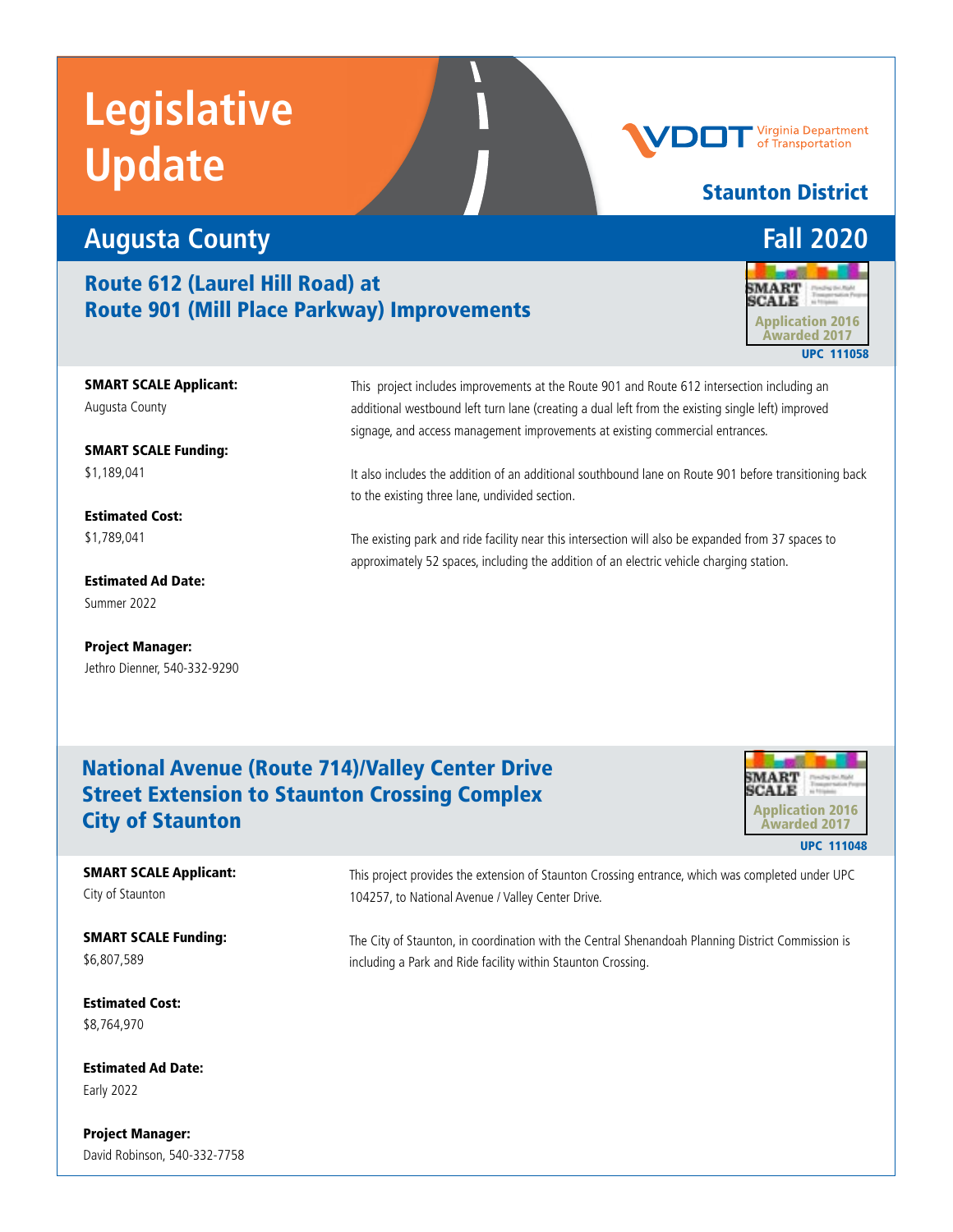## **Augusta County Fall 2020**

SMART SCALE Applicant:

SMART SCALE Funding:

City of Waynesboro

Full Southern Corridor Project Rosser Avenue (Route 340) to South Delphine Avenue (Route 624) Revenue Sharing with City of Waynesboro **UPC 105907** Neverthe Awarded 2016

> The proposed Waynesboro Southern Corridor is a 1.6-mile two-lane road with a shared use path in the City of Waynesboro corporate limits. It is positioned south of Interstate 64 between exit 94 at Rosser Avenue (Route 340) and exit 96 at South Delphine Avenue (Route 624). It will create a direct, multimodal connection between Rosser Avenue and South Delphine Avenue.

The new corridor extends Shenandoah Village Drive (Route F-209) south, crossing Lyndhurst Road (Route 5105) at a mini-roundabout. The corridor then follows the existing North Oak Lane to the South River, continues on a new roadway location through Nature's Crossing Technology Center (Exit 96 Industrial Park), and ends at a T-intersection with South Delphine Avenue.

The location and design of the Waynesboro Southern Corridor brings regional potential benefits. As a route paralleling I-64, the Southern Corridor can reduce congestion at exits 94 and 96. Access from the new roadway provides prospective development for multiple industrial parcels in southern Waynesboro, including the city-owned Nature's Crossing Technology Center. Existing industrial, office and retail businesses will immediately benefit from direct access to Lyndhurst Road.

### Waynesboro Town Center Park and Ride City of Waynesboro

#### SMART SCALE Applicant:

SAWMPO Staunton-Augusta-Waynesboro Metropolitan Planning Organization

SMART SCALE Funding: \$2,197,261

Estimated Cost: \$2,197,261

Estimated Ad Date: Fall 2020

Project Manager: Anthony Pelina, 540-332-9575

This project will repave and add parking spaces and transit facilities to the Waynesboro Town Center Park and Ride lot.

This project is located in the southeastern corner of the Interstate 64 and Route 340 interchange at exit 94.

Staunton District

**SCALE** 



**Virginia Department** of Transportation





\$12,542,885

Estimated Ad Date: Late 2021

Project Manager: David Robinson, 540-332-7758 SMART

Application 2015 Awarded 2016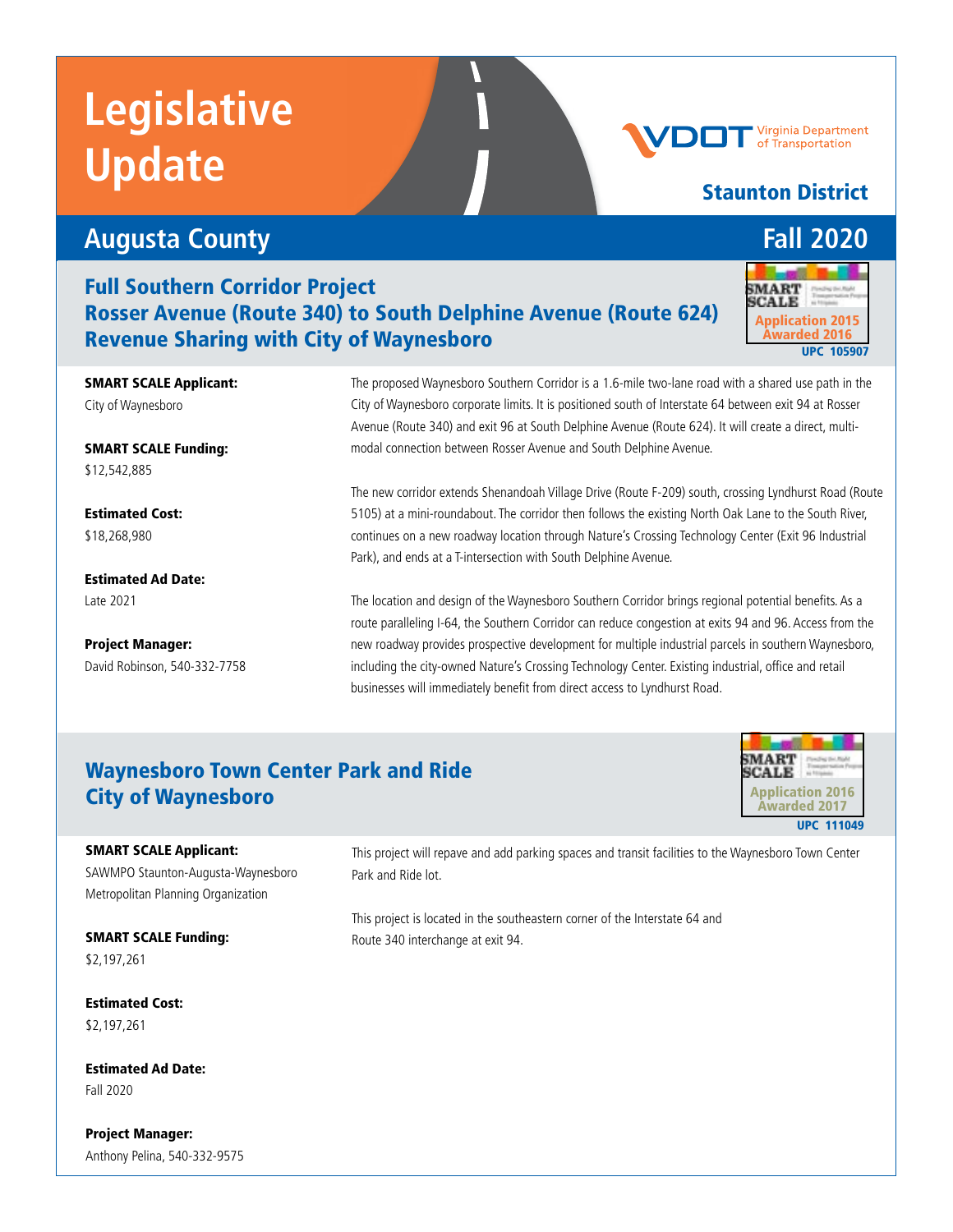# **Augusta County** | Locally Administered (LAP) **Fall 2020**

#### LAP - City of Staunton Richmond Avenue (Route 250) at Greenville Avenue (Route 11) Roundabout and Road Diet



**Virginia Department** of Transportation

Staunton District

SMART SCALE Applicant: City of Staunton

The future Urban Gateway spans the area from Greenville Avenue eastward along Richmond Avenue.

SMART SCALE Funding: \$2,245,805

Estimated Cost: \$2,245,805

Estimated Ad Date: Fall 2025

Project Manager: Michael Fulcher, 540-332-2243

#### The overall vision for this segment creates an urban boulevard with a roundabout, shared use path and sidewalk, and landscaping with an urban form.

#### LAP - City of Staunton Edgewood Road from Coalter to North Augusta Street Sidewalk Improvement



SMART SCALE Applicant: City of Staunton

SMART SCALE Funding: \$1,098,071

Estimated Cost: \$1,098,071

Estimated Ad Date: Spring 2026

VDOT Contact: Michael Fulcher, 540-332-2243 This project will construct a sidewalk on the north side of Edgewood Road from Coalter Street to North Augusta Street. The sidewalk project will have ADA ramp access and pedestrian crossing improvements at the Coalter Street and North Augusta Street intersections.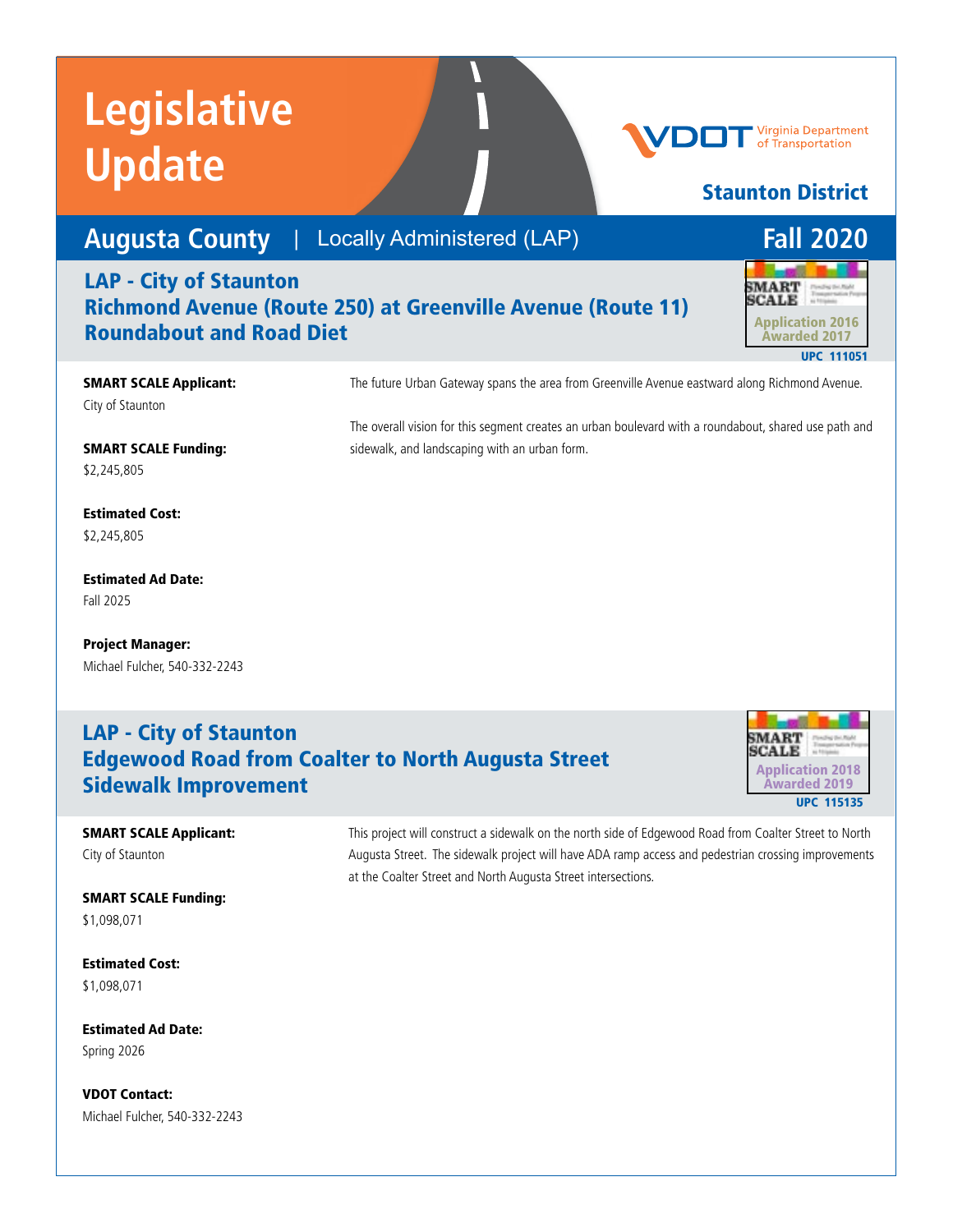**Augusta County** | Locally Administered (LAP) **Fall 2020** 

#### LAP - City of Staunton North Augusta Street from the Post Office to Harper Court Sidewalk Improvement



Staunton District

**Virginia Department** of Transportation

#### SMART SCALE Applicant: City of Staunton

SMART SCALE Funding: \$1,477,371

Estimated Cost: \$1,477,371

Estimated Ad Date: Spring 2026

VDOT Contact: Michael Fulcher, 540-332-2243

#### This project will construct a sidewalk on the west side of North Augusta Street from Lambert Street to Orchard Road. Sidewalk will also be constructed on the east side of North Augusta Street from Orchard Road to the existing sidewalk at Terry Court Shopping Center. The sidewalk project will have ADA ramp access and pedestrian crossing improvements at Lambert Street.

### LAP - City of Staunton North Augusta Street from Terry Court Shopping Center to Baldwin Place - Sidewalk Improvement



#### SMART SCALE Applicant: City of Staunton

SMART SCALE Funding: \$1,058,211

Estimated Cost: \$1,058,211

Estimated Ad Date: Spring 2026

VDOT Contact: Michael Fulcher, 540-332-2243 This project will construct a sidewalk on the west side of North Augusta Street from the Terry Court Shopping Center to Baldwin Place. Sidewalk will also be constructed along the north side of Mountain View Drive to Coalter Street. Sidewalk will be constructed along the east side of Coalter Street to Meadowbrook Road.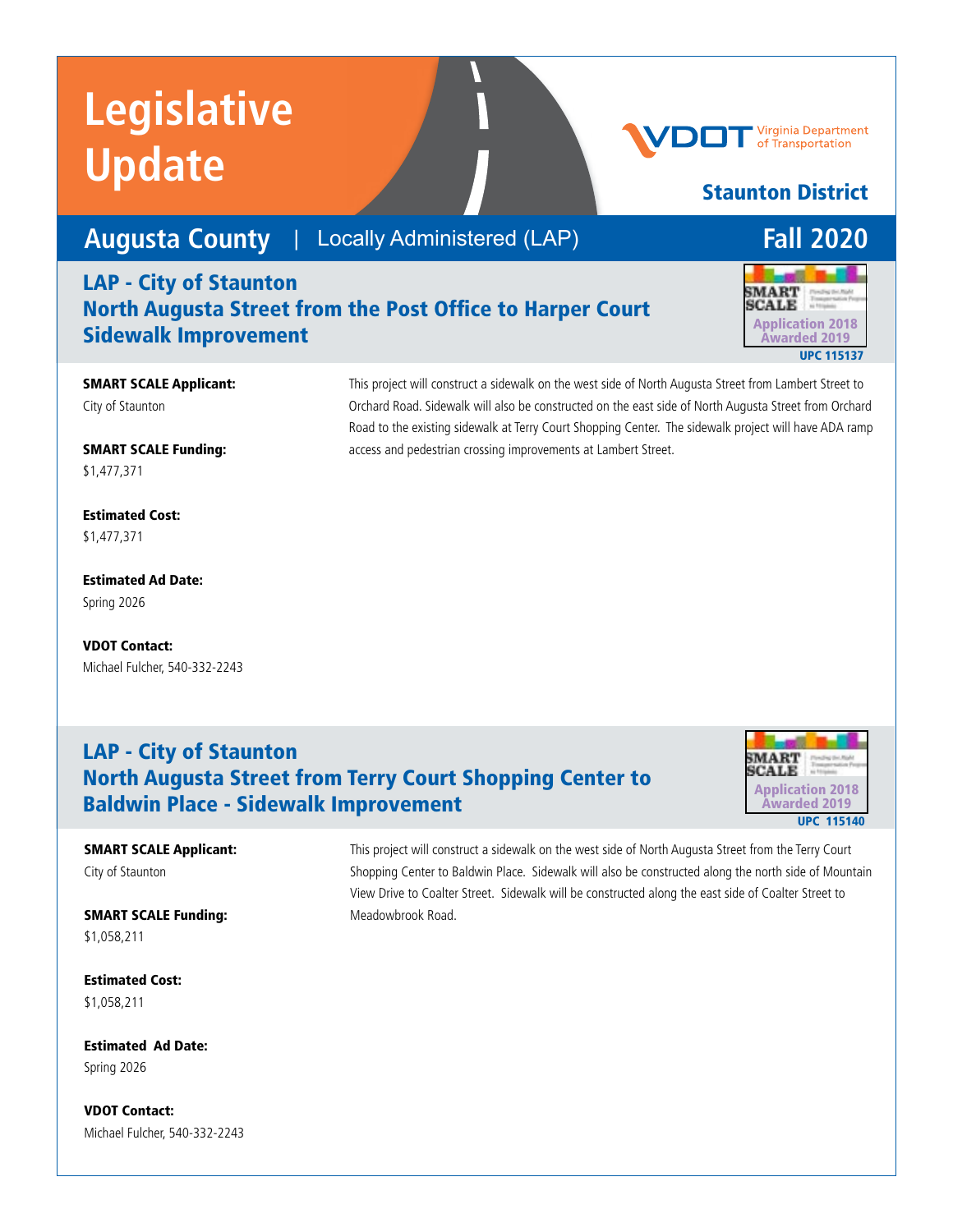### **Augusta County** | Locally Administered (LAP) **Fall 2020**

### LAP - City of Waynesboro Route 250 (East Main Street) **Shared Use Path** Application 2018

SMART SCALE Applicant: City of Waynesboro

SMART SCALE Funding: \$2,249,987

Estemated Cost: \$2,249,987

Estemated Ad Date: Early 2026

VDOT Contact: Michael Fulcher, 540-332-2243 The project will construct a shared use path along Route 250 (East Main Street) in the City of Waynesboro.

The path will be along the south and west side of Main Street. It extends from a half-mile west of the eastern corporate limits to (Route 340) Delphine Avenue. Construction will include a shared use path on west side, sidewalk where gaps exists, and crosswalk improvements at various locations, and planting of street trees. Work also includes a median from Bayard Avenue to Commerce Avenue.

### LAP - City of Waynesboro Route 340 (Rosser Avenue) and 13th Street Roundabout Application 2018



SMART SCALE Applicant: City of Waynesboro

SMART SCALE Funding: \$550,990

Estimated Cost: \$578,937

Estimated Ad Date: Spring 2026

VDOT Contact: Michael Fulcher, 540-332-2243 This project will construct a roundabout at the intersection of Route 340 (Rosser Avenue) and 13th Street in the City of Waynesboro. This will be an unsignalized intersection.

The project will help traffic flow and provide safer traffic movements by reducing conflict points.

Project score was released in January 2019. This project is on the list for staff recommened funding.



Staunton District

**Virginia Department** of Transportation

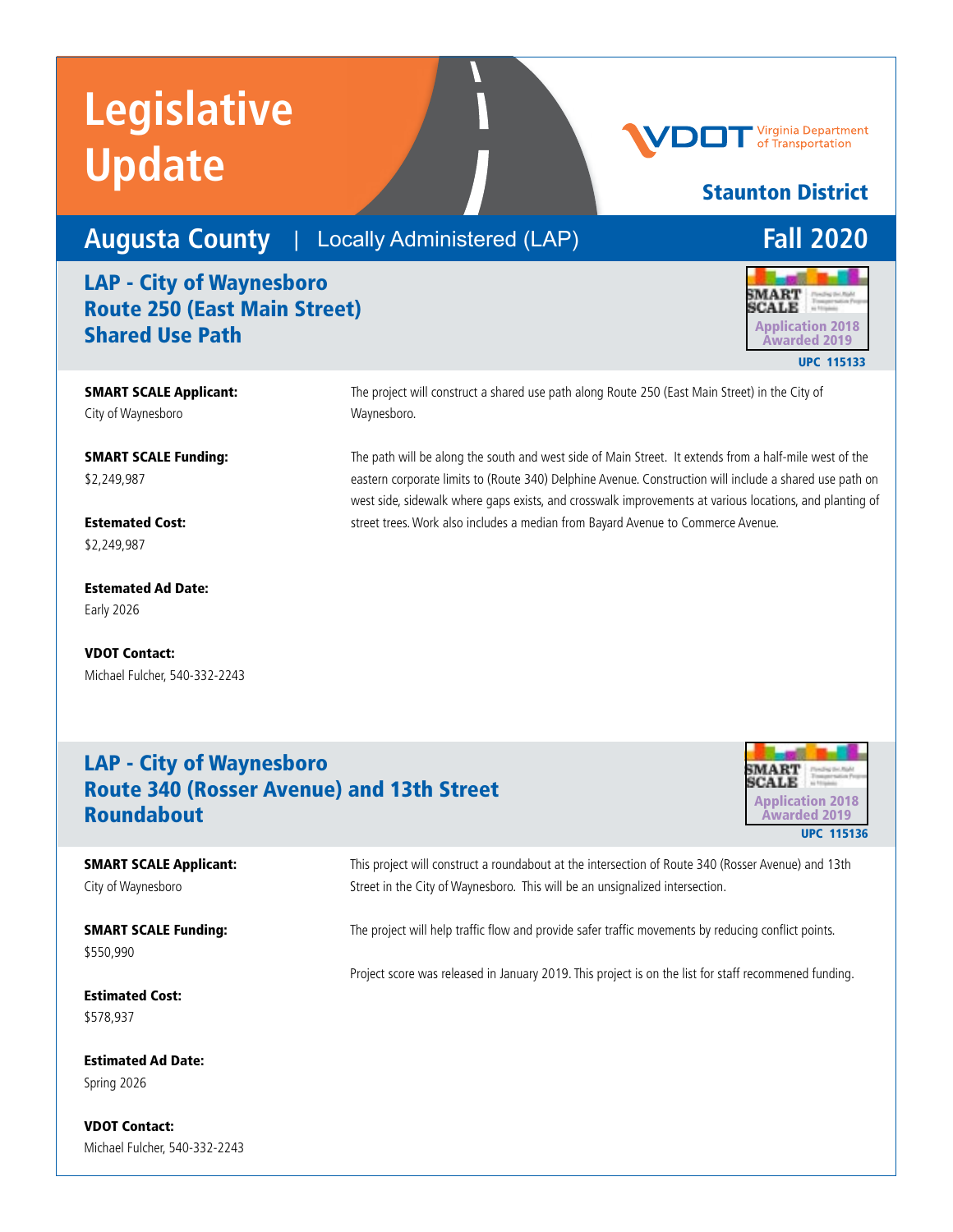## **Augusta County Fall 2020**

### Claudius Crozet Blue Ridge Tunnel

Construction Status (108158): Under Construction

Contract Value (108158): \$1,079,953

Construction Status (106560): Construction Complete on November 19, 2019

Contract Value (106560): \$2,827.470

Project Manager: Sharon S. White, P.E., CCM, 434-856-8220

The Commonwealth Transportation Board has given approximately \$8 million in allocations of Transportation Alternative Program (TAP) funds to fully funds the Claudius Crozet Blue Ridge Tunnel restoration project which includes the restoration of the historic train tunnel as well as parking and a walking-and-biking trail to its western portal near Waynesboro.

The Blue Ridge Tunnel opened in 1858 to allow rail access through Afton Mountain. The 4,200-foot passage took eight years to construct and was the longest tunnel in the United States as the time. The Blue Ridge Tunnel was taken out of service in 1944. Its restoration and reopening is a unique historicpreservation project that will also provide tourism and recreational opportunities.

Phase 1 of the project UPC 63574 was for the construction of the eastern trail and parking lot and was completed in June 2015.

Phase 2 of the project UPC 106560 was for the restoration of the tunnel. Construction was completed in November 2019.

Phase 3 of the project UPC 108158 is for the construction of the western trail and parking lot. The project is currently under construction. Fielder's Choice Enterprises was the successful bidder. It is anticipated that this phase of the project will be complete in early fall of 2020.

#### UPC 108158 UPC 106560

### Staunton District

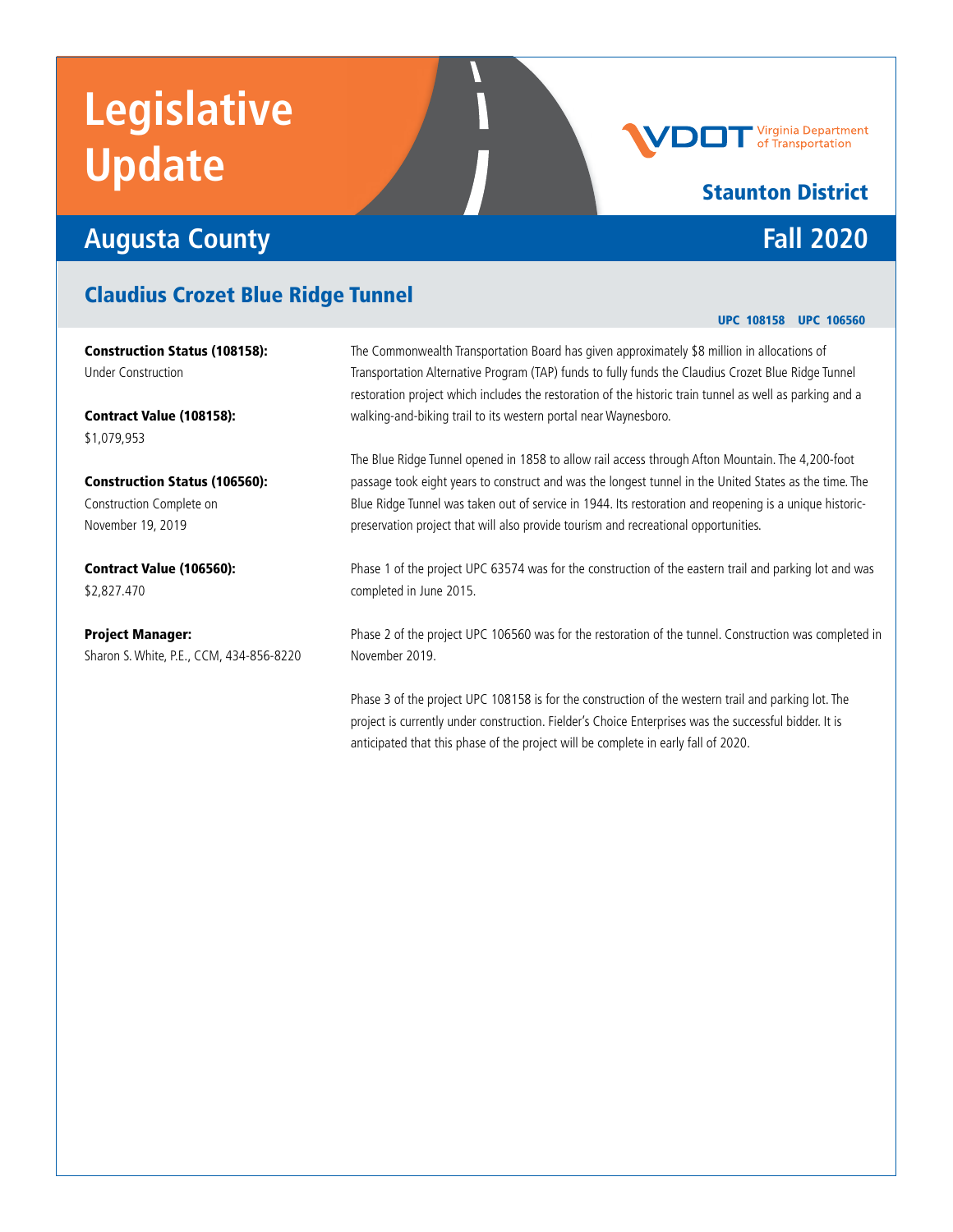## **Augusta County Fall 2020**

**Virginia Department**<br>of Transportation

### Staunton District

#### Rural Rustic Roads

The Rural Rustic Road program provides paving to qualifying secondary roads. All work to be completed within the existing right of way. The road surface is generally widened to 16 to 18 feet, drainage is improved and the road receives a surface treatment pavement.

Route 605 (Fountain Cave Road) UPC: 111519 This 1.0 mile long project paves Route 605 from 1.0 mile south of Route 256 to Route 256 Estimated Cost: \$299,577 Construction Date: Under Construction Project Manager: Will Clark, 540-248-9330

Route 642 (Barren Ridge Road) UPC: 107342 This 1.6-mile long project paves Route 642 from Route 795 to Route 254 Estimated Cost: \$425,000 Construction Date: Under Construction Project Manager: Will Clark, 540-248-9330

Route 652 (Wilda Road) UPC: 111589 This 0.5 mile long project paves Route 652 from Route 657 to 0.5 mi South of Route 657 Estimated Cost: \$255,000 Estimated Construction Date: 2021 Project Manager: Will Clark, 540-248-9330

Route 675 (Broadhead School Road) UPC: 111586 This 1.7 mile long project paves Route 675 from Route 674 to Route 670 Estimated Cost: \$500,000 Estimated Construction Date: 2021 Project Manager: Will Clark, 540-248-9330

Route 710 (Mill Lane) UPC: 111520 This 0.8-mile long project paves Route 710 from Route 252 to Route 695 Estimated Cost: \$200,000 Construction Date: Under Construction Project Manager: Will Clark, 540-248-9330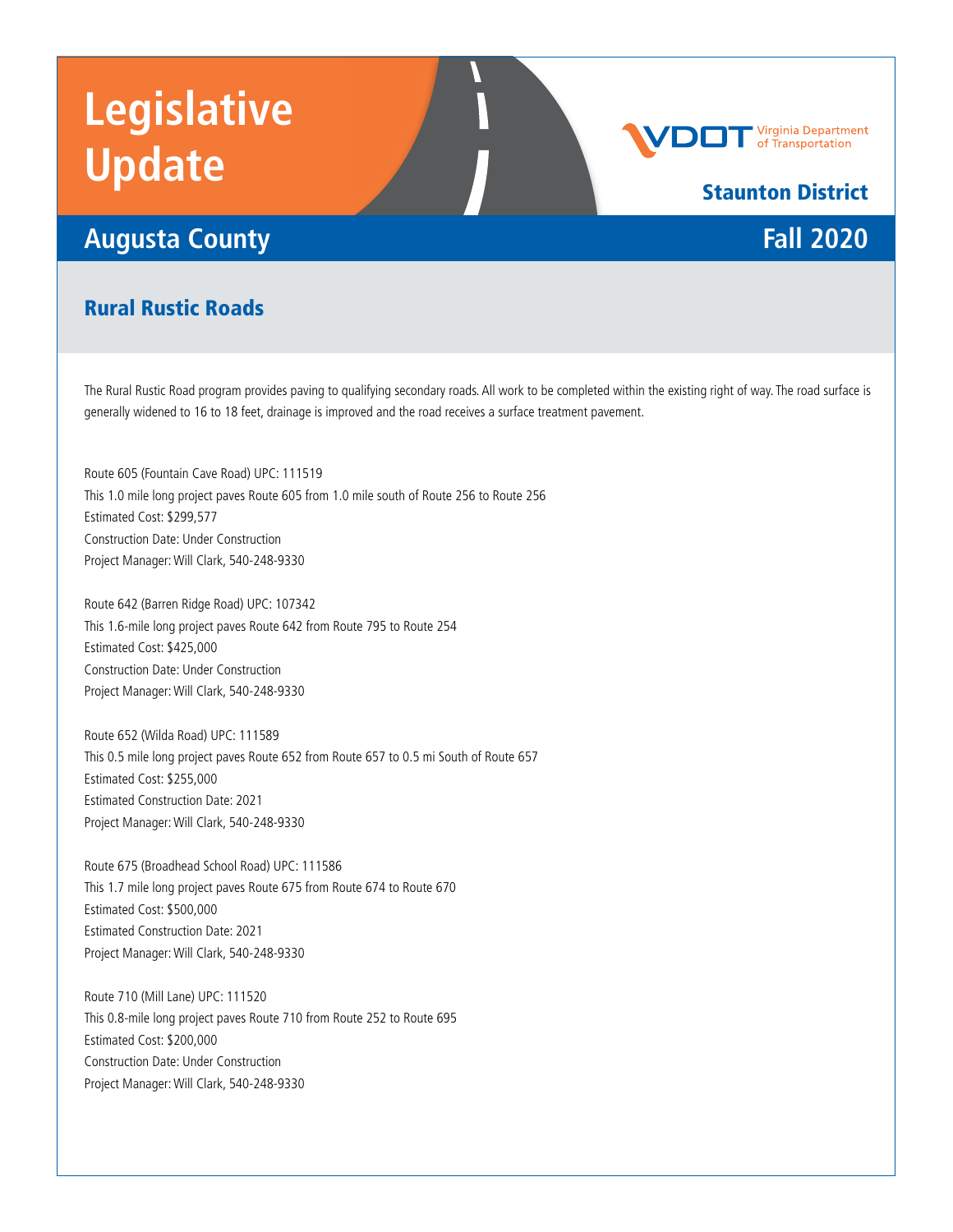## **Augusta County Fall 2020**

# **Virginia Department**<br>of Transportation

## Staunton District

#### Rural Rustic Roads

The Rural Rustic Road program provides paving to qualifying secondary roads. All work to be completed within the existing right of way. The road surface is generally widened to 16 to 18 feet, drainage is improved and the road receives a surface treatment pavement.

Route 753 (Nash Road) UPC: 111888 This 1.1 mile long project paves Route 753 from Route 910 to Route 613 Estimated Cost: \$500,000 Estimated Construction Date: 2021/22 Project Manager: Will Clark, 540-248-9330

Route 753 (Nash Road) UPC: 111578 This 1.0-mile long project paves Route 753 from Route 42 to Route 910 Estimated Cost: \$400,000 Construction Date: Under Construction Project Manager: Will Clark, 540-248-9330

Route 775 (Craig Shop Road) UPC: 107346 This 0.9-mile long project paves Route 775 from Route 774 to Route 900 Estimated Cost: \$253,488 Construction Date: Under Construction Project Manager: Will Clark, 540-248-9330

Route 784 (Pine Bluff Road) UPC: 111584 This 0.7 mile long project paves Route 784 from Route 612 to Route 617 Estimated Cost: \$250,000 Estimated Construction Date: 2021 Project Manager: Will Clark, 540-248-9330

Route 806 (Boy Scout Road) UPC: 111523 This 0.6-mile long project paves Route 806 from Route 707 to Dead End Estimated Cost: \$160,000 Estimated Construction Date: Spring 2021 Project Manager: Will Clark, 540-248-9330